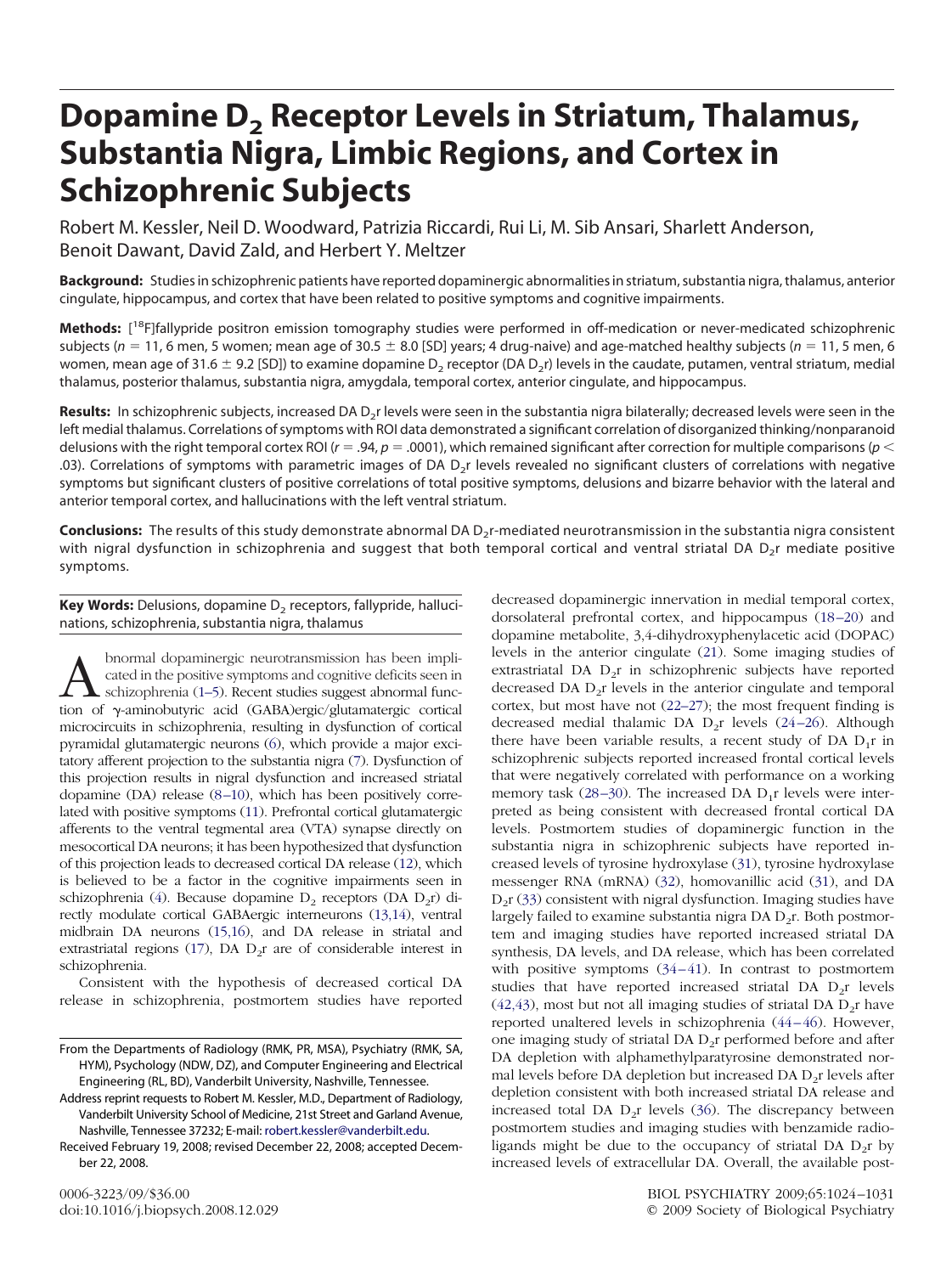mortem and imaging data are consistent with the hypothesis of decreased cortical DA release, nigral DA neuronal dysfunction, and increased striatal DA release in schizophrenia.

Previous imaging studies of  $DA D<sub>2</sub>r$  in medication-free schizophrenic subjects have evaluated either striatal or extrastriatal DA  $D_2r$  levels [\(22–27,44,45\)](#page-5-0). In the current study, positron emission tomography (PET) with  $[$ <sup>18</sup>F $]$ fallypride was used.  $[$ <sup>18</sup>F $]$ Fallypride is a very high-affinity, specific benzamide PET radioligand for the DA D2 receptor  $(K_D = .03 \text{ nmol/L})$  and is the only currently available radioligand that allows estimation of both striatal and extrastriatal DA  $D_2r$  levels [\(22,24,27,44-48\)](#page-5-0). Given the hypothesis of nigral dysfunction in schizophrenia [\(1,8 –10,12\)](#page-5-0), the lack of previous imaging studies of the substantia nigra DA  $D_2r$ , postmortem findings consistent with nigral dysfunction [\(31–33\)](#page-6-0), and the ability of PET  $[$ <sup>18</sup>F]fallypride studies to estimate nigral DA  $D_2r$ levels [\(48,49\)](#page-6-0), we specifically examined this region. Other regions previously reported to have altered DA  $D_2r$  levels—the anterior cingulate, temporal cortex, and medial thalamus [\(22–](#page-5-0) [26\)](#page-5-0)—were examined. Because significant correlations of symptoms with regional DA D2r levels have been reported [\(22–27\)](#page-5-0), correlations of positive and negative symptoms with regional DA D2r levels were assessed.

## **Methods and Materials**

#### **Subjects**

This study was conducted under protocols approved by the Vanderbilt University and Centerstone Mental Health Center institutional review boards. All subjects were judged capable of giving informed consent by a senior research psychiatrist and provided informed consent for this study. Subjects meeting the DSM-IV criteria (American Psychiatric Association, 1994) and Research Diagnostic Criteria [\(50\)](#page-6-0) for the diagnosis of schizophrenia between the ages of 18 and 45 were recruited. The diagnosis of schizophrenia was established by the Structured Clinical Interview for DSM IV Axis I disorders [\(51\)](#page-6-0) and checklist. Schizophrenic subjects ( $n = 11$ , 6 men, 5 women; mean age of  $30.5 \pm 8.0$  [SD] years and age range of 20–45 years) were either never treated  $(n = 4)$  or were off-medication for at least 3 weeks (Table 1). The Brief Psychiatric Rating Scale (BPRS) (6 item scales), Scale for the Assessment of Positive Symptoms (SAPS), and Scale for Assessment of Negative Symptoms (SANS) were administered to each subject; mean total BPRS, SAPS, and SANS scores were  $28.8 \pm 7.0$  (SD),  $9.8 \pm 3.1$  (SD), and  $9.4 \pm 4.0$  (SD), respectively. Age-matched healthy subjects ( $n = 11, 5$  men, 6 women, mean age of  $31.6 \pm 9.2$  [SD] years and age range of

**Table 1.** Demographic Data for Off-Medication Schizophrenic Subjects

| (6-item scale)                                                 |
|----------------------------------------------------------------|
|                                                                |
|                                                                |
|                                                                |
|                                                                |
|                                                                |
|                                                                |
|                                                                |
|                                                                |
|                                                                |
|                                                                |
|                                                                |
| 30<br>32<br>38<br>27<br>40<br>19<br>32<br>18<br>30<br>29<br>22 |

BPRS, Brief Psychiatric Rating Scale.

21– 45 years) were recruited as well. Significant medical conditions and previous or current substance abuse were exclusion criteria for all subjects.

#### **Data Acquisition and Analysis**

Magnetic resonance imaging (MRI) scans of the brain were performed with a GE 1.5-T Signa LXi MRI scanner (GE Healthcare, Waukesha, Wisconsin). High-resolution T1-weighted gradient echo acquisitions in the sagittal plane (1.2–1.3-mm-thick slices) and coronal planes (1.4 –1.5-mm-thick slices) and axial spin density-weighted and T2 weighted (3-mm-thick slices) acquisitions were obtained. The PET scans were performed with a GE Advance PET scanner in the three-dimensional acquisition mode.  $[$ <sup>18</sup>F]Fallypride (4–5 mCi, specific activity >2000 Ci/mmol, maximum mass dose of  $\leq$ 2.5 nmol) was injected intravenously over a 20-sec period; serial scans of increasing duration were obtained for 210 min, allowing stable estimates of binding potentials in all regions  $(47-49)$ . A measured attenuation correction was used.

Serial PET scans were co-registered to each other and to thin section T1-weighted MRI images with a rigid-body, mutual information algorithm [\(52,53\)](#page-6-0) and reoriented to the anterior commissure–posterior commissure (ACPC) line. Regions of interest (ROIs) were identified on thin section T1 weighted MRI images and transferred to co-registered PET studies. The putamen and caudate were manually drawn by a neuroradiologist (RMK) on axial slices from 2 to 12 mm above the ACPC line. The ventral striatum was defined with the criteria of Mawlawi *et al.* [\(54\)](#page-6-0). Sobel filtering was performed on high-resolution gradient echo MRI images of the brain [\(55\)](#page-6-0) but did not provide reliable boundaries for delineation of the dorsomedial thalamus and pulvinar. We used anatomic landmarks to delineate the medial thalamus and posterior thalamus, which approximated the boundaries of the dorsomedial thalamus and pulvinar [\(56\)](#page-6-0). The medial thalamus was delineated on slices from 2 to 12 above the ACPC line; the posterior border was the coronal plane of the posterior commissure, the medial border was the midline, the anterior boundary was the foramen of Monro, and the lateral border extended up to 1 cm from the midline. The anterior border of the posterior thalamus was the coronal plane of the posterior commissure, the medial and posterior borders were the edge of the thalamus as it projects into the quadrigeminal plate cistern, and the lateral border was the posterior limb of the internal capsule. The substantia nigra/VTA is located in the ventral midbrain 9 –14 mm below the ACPC line [\(56\)](#page-6-0) and can be readily visualized in the midbrain on PET [<sup>18</sup>F]fallypride scans [\(57\)](#page-6-0). Substantia nigra ROIs were manually drawn to adjust for inter-individual variability by a neuroradiologist (RMK); the intersubject coefficient of variation for the substantia nigra region was 8.7% [\(57\)](#page-6-0). The amygdala can be visualized on MRI scans just anterior to the tip of the temporal horn of the lateral ventricle and deep to the uncus [\(57\)](#page-6-0); the amygdala is located 6 –20 mm below the ACPC line, 12–28 mm lateral to the midline, and from 2 to 12 mm behind the plane of the anterior commissure [\(56\)](#page-6-0). To decrease partial voluming from the striatum, amygdala ROIs were drawn on MRI images from 10 to 16 mm below the plane of the ACPC. Temporal cortical ROIs were manually drawn on axial MRI images from 35 to 25 mm below the ACPC. Our previous studies have shown excellent inter-subject reliability for these ROIs (i.e., inter-subject coefficients of variation of 6.8%–15.9%) [\(57\)](#page-6-0). The anterior cingulate was delineated as extending from superior to the axial plane through the ACPC in the pregenual region superiorly and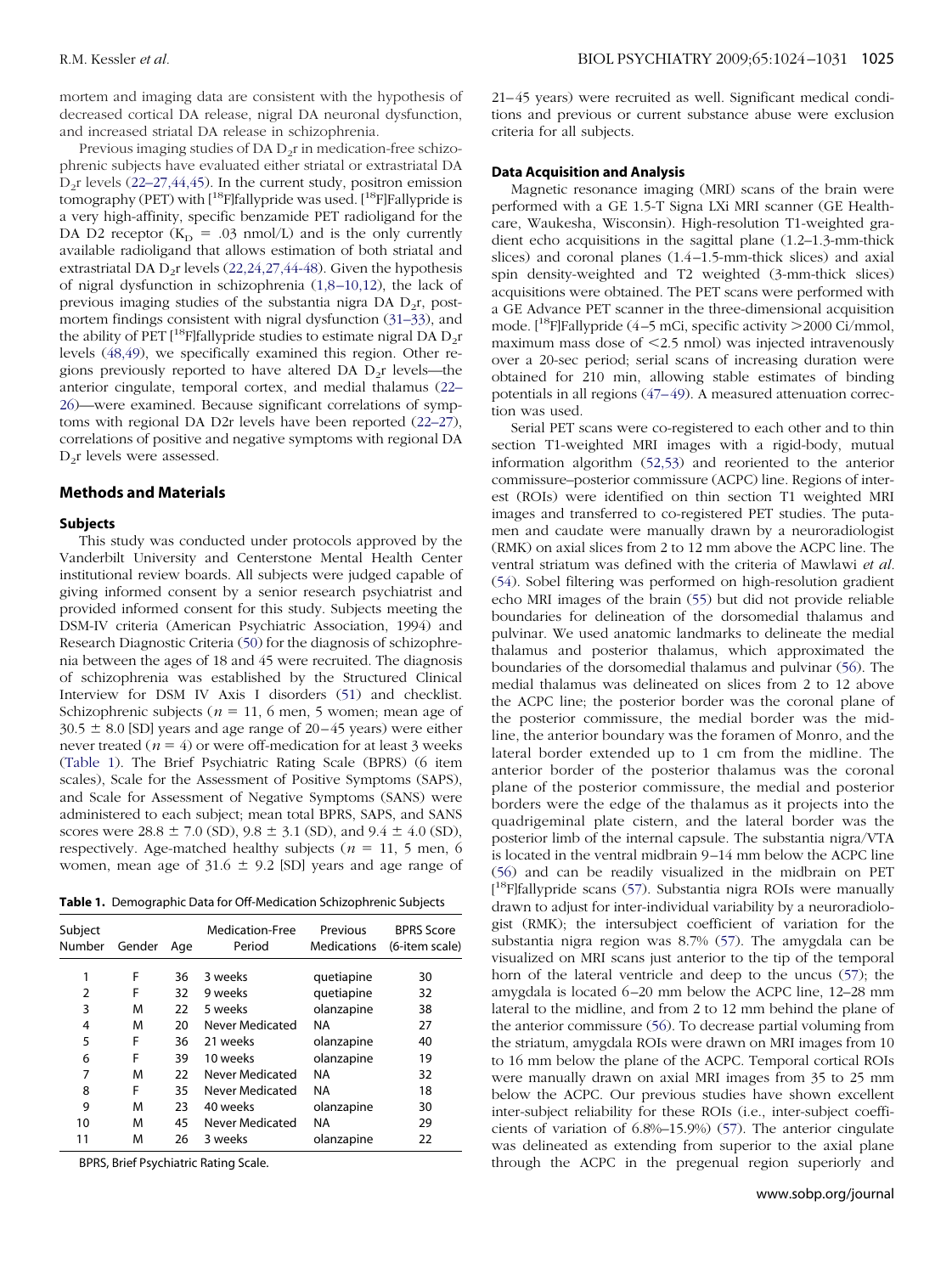|                  | Table 2. Binding Potentials for ROIs Sampled in 11 Unmedicated Schizophrenic Subjects and 11 Age-Matched |  |
|------------------|----------------------------------------------------------------------------------------------------------|--|
| Healthy Subjects |                                                                                                          |  |

|                           | Schizophrenic    |                  | Normal           |                  | Significance<br>Level |      |
|---------------------------|------------------|------------------|------------------|------------------|-----------------------|------|
| Region                    | R                |                  | R                |                  | R                     |      |
| <b>Medial Thalamus</b>    | 4.21 $\pm$ .58   | 4.17 $\pm$ .55   | 4.30 $\pm$ .62   | 4.55 $\pm$ .58   | .51                   | .04  |
| <b>Posterior Thalamus</b> | $2.28 \pm .41$   | $2.40 \pm .30$   | $2.36 \pm .32$   | $2.54 \pm .36$   | .41                   | .11  |
| <b>Anterior Cingulate</b> | .79 $\pm$ .15    | .75 $\pm$ .15    | $.78 \pm .17$    | $.77 \pm .16$    | .52                   | .55  |
| Substantia Nigra          | $2.87 \pm .33$   | $2.75 \pm .34$   | $2.44 \pm .22$   | $2.41 \pm .19$   | .002                  | .009 |
| Hippocampus               | $1.57 \pm .41$   | $1.68 \pm .38$   | $1.48 \pm .26$   | $1.59 \pm .34$   | .59                   | .68  |
| <b>Temporal Cortex</b>    | $1.52 \pm .33$   | $1.63 \pm .33$   | $1.59 \pm .18$   | $1.72 \pm .24$   | .30                   | .20  |
| Caudate                   | $30.70 \pm 3.30$ | $31.81 \pm 4.12$ | $32.25 \pm 2.08$ | $32.33 \pm 2.13$ | .19                   | .72  |
| Putamen                   | $36.52 \pm 4.36$ | $35.00 \pm 4.46$ | $37.02 \pm 2.56$ | $36.94 \pm 2.77$ | .68                   | .18  |
| <b>Ventral Striatum</b>   | $18.80 \pm 3.66$ | $19.49 \pm 3.49$ | $18.10 \pm 2.81$ | $18.36 \pm 3.41$ | .60                   | .38  |
| Amygdala                  | $3.28 \pm .43$   | $3.20 \pm .61$   | $3.23 \pm .27$   | $3.26 \pm .24$   | .85                   | .64  |

Significance level was estimated with an independent group, two-tailed *t* test covered for age. ROI, region of interest.

posteriorly to the coronal plane through the anterior commissure. The hippocampus was manually delineated on the coronal MRI images from the tip of the temporal horn anteriorly to the last coronal slice in which it would be reliably identified posteriorly. Regional DA  $D_2r$  levels were estimated with the reference region method with a cerebellar reference region [\(58\)](#page-6-0). The cerebellum is an appropriate reference region, because <3% of cerebellar uptake is specific binding to DA D2 receptors and reference region method estimates of binding potentials are highly correlated  $(r > .99)$  with modeled estimates with a metabolite corrected plasma input function (47,59-61). Parametric images of DA  $D_2r$  were co-registered across subjects with an elastic deformation algorithm [\(62\)](#page-6-0).

#### **Statistical Analysis**

Region of interest data were analyzed with a repeated measures multivariate analysis of variance (MANOVA) with region and hemisphere as within subject factors and group (schizophrenic, healthy control) as a between subject factor with age as a covariate. Definition of the hippocampal ROI was problematic in one subject, and this subject was left out of the analysis. When the MANOVA was performed with this subject but without the hippocampus as a region, no conclusion was changed. Because age has a significant effect on DA  $D_2r$  levels, independent group two-tailed *t* tests covaried for age were used to test for group differences in regional binding potentials. To evaluate positive symptoms, the total SAPS scores and global SAPS scores for hallucinations, delusions, and bizarre behavior as well the BPRS positive symptom score and BPRS scores for suspiciousness (Item 11), hallucinations (Item 12), and disorganized thinking/ nonparanoid delusions (Item 15) were measured. Negative symptoms were examined with the SANS. Correlations of symptom scores with ROIs were performed with a Pearson product moment correlation, and significance was evaluated with a two-tailed *t* test. Bonferroni correction was used to correct for multiple comparisons. Correlations of symptom scores with parametric DA  $D_2r$  images were calculated on a voxel basis with a Pearson product moment correlation, and significance was evaluated with a two-tailed *t* test. To assess the significance of clusters of significant correlations, corrections for multiple comparisons were made with the method of Forman as implemented in the AFNI program [\(63\)](#page-6-0). The critical threshold for the voxelwise analysis was  $p < .01$  and a minimum cluster size of 24 voxels. These clusters were significant at  $p < .001$  corrected for multiple comparisons.

### www.sobp.org/journal

#### **Results**

A repeated measures MANOVA was performed with region and hemisphere as within subject factors, group (schizophrenic, healthy control) as a between subject factors, and age as a covariate. No significant main effect of hemisphere, group  $\times$  hemisphere interaction, or group  $\times$  hemisphere  $\times$  region interaction was seen. There was a significant effect of region  $[F(7,13) = 36,78, p <$ .00001], reflecting the large differences in regional binding potentials (Table 2). There was no main effect of group. However, there was a significant region  $\times$  group interaction  $[F(7,13) = 6.00, p \le$ .005]. There was also a region  $\times$  age interaction  $[F(7,13) = 4.60]$ ,  $p < .010$ ], reflecting decreases in regional binding potentials with age that were greater for cortical than subcortical regions. To explore the regions responsible for the significant region  $\times$ group interaction, independent group two-tailed *t* tests covaried for age were performed to examine which region(s) might account for this interaction. These tests demonstrated significantly increased DA  $D_2r$  levels in the substantia nigra/VTA bilaterally and decreased levels in the left medial thalamus (Table 2). No other ROI demonstrated a significant difference in DA D<sub>2</sub>r levels between schizophrenic and healthy subjects.

Correlation of ROI data with SAPS scores, SANS scores, BPRS positive symptom score, and BPRS scores for suspiciousness (Item 11), hallucinations (Item 12), and disorganized thinking/ nonparanoid delusions (Item 15) demonstrated one correlation that survived Bonferroni correction and a second trend level correlation. The DA  $D_2r$  levels in the right temporal cortex ROI were positively correlated with the BPRS score for disorganized thinking/nonparanoid delusions ( $r = .94$ ,  $p = .0001$  uncorrected for multiple comparisons,  $p < .03$  after correction for multiple comparisons). The left temporal cortical ROI demonstrated a trend level correlation with the BPRS score for disorganized thinking/nonparanoid delusions after corrections for multiple comparisons  $(r = .92, p = .0003,$  uncorrected for multiple comparisons,  $p < .08$ , corrected for multiple comparisons).

Correlations of symptoms with regional DA  $D_2r$  levels performed with voxelwise analysis revealed no significant clusters of correlations of regional DA  $D_2r$  levels with either the total SANS score or individual SANS scores Significant clusters of highly positive correlations of regional DA  $D_2r$  levels were seen with the total SAPS score and global SAPS scores for delusions, hallucinations, and bizarre behavior. Two clusters of highly positive correlations (146 voxels on the right, mean  $r = .85$ ; 131 voxels on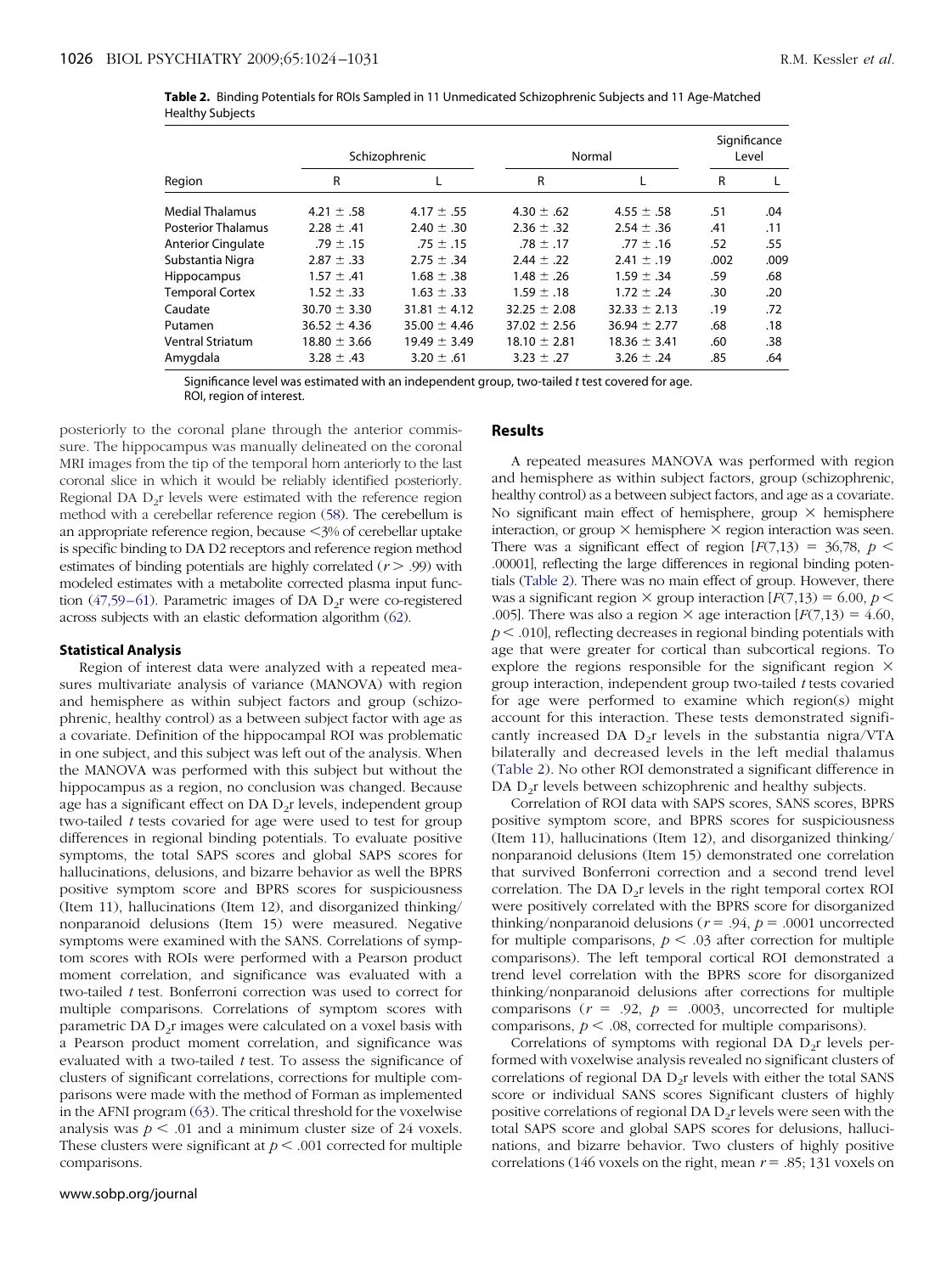

**Figure 1.** Sagittal**(A,B)**, axial**(C)**, and coronal**(D)**images through significant clusters of correlations of total Scale for the Assessment of Positive Symptoms (SAPS) scores with regional dopamine  $D_2$  receptor (DA  $D_2$ r) levels. Two significant clusters are seen involving the posterior portions of the inferior, middle, and superior temporal gyri with extension superiorly into the supramarginal gyrus of the parietal lobe in both cerebral hemispheres. The cluster on the right (146 voxels, mean  $r = .85$ ) was similar in size to the cluster on the left (131 voxels, mean  $r = .86$ ).

the left, mean  $r = .86$ ) were seen with total SAPS scores; these clusters involved the posterior portions of the inferior, middle, and superior temporal gyri and extended superiorly into the supramarginal gyrus of the parietal lobe in both cerebral hemispheres (Figure 1). Significant clusters of correlations of SAPS global delusions scores with DA  $D_2r$  levels were seen in the lateral aspects of the right and left anterior temporal cortex extending into the temporal tips laterally (50 voxels on the right, mean  $r = .84$ ; 80 voxels on the left, mean  $r = .86$ ) (Figure 2). Similarly, correlations of the BPRS score for disorganized thinking/nonparanoid delusions (Item 15) with DA  $D_2$  receptor levels demonstrated a similar cluster of positive correlations in the left anterior temporal cortex (80 voxels, mean  $r = .85$ ). The SAPS global bizarre behavior scores demonstrated bilateral clusters of positive correlations (184 voxels on the right, mean  $r = .85; 179$ voxels on the left, mean  $r = .84$ ). The cluster on the left involved the posterior portions of the inferior and superior temporal gyri as well as the mid to posterior portions of the middle temporal gyrus with extension into the inferior parietal lobule. The cluster on the right also involved the inferior, middle, and superior temporal gyri and inferior parietal lobule; it extended further anteriorly in the sulcus between the superior and middle temporal gyrus but had less extension into the posterior superior temporal gyrus and inferior parietal lobule than the cluster on the left [\(Figure 3\)](#page-4-0). In contrast, the SAPS global scores for hallucinations demonstrated positive correlations with the left ventral striatum (31 voxels, mean  $r = .84$ ) but not with cortical regions [\(Figure 4\)](#page-4-0). The BPRS scores for hallucinations demonstrated a similar left ventral striatal cluster of positive correlations (41 voxels, mean  $r = .87$ ).

## **Discussion**

The results of this study indicate that there are increased DA  $D_2r$  levels in the substantia nigra/VTA and decreased DA  $D_2r$ levels in the left medial thalamus. The increased levels of nigral/VTA DA  $D_2r$  seen in the current study are consistent with the one postmortem study of nigral DA  $D_2r$  in schizophrenic patients, which also reported increased levels [\(33\)](#page-6-0). The DA  $D_2r$ in the substantia nigra are largely inhibitory autoreceptors on nigral DA neurons [\(15,16\)](#page-5-0). As discussed in the preceding text, postmortem studies have also reported increased nigral levels of tyrosine hydroxylase, tyrosine hydroxylase mRNA, and homovanillic acid [\(31,32\)](#page-6-0) in the substantia nigra of schizophrenic subjects. The findings in both the current study and previous postmortem studies demonstrate both increased inhibitory nigral DA  $D_2$  autoreceptor levels and increased DA synthesis and release, suggesting dysregulation of midbrain dopaminergic neurons in schizophrenic subjects. Similar findings (i.e., increased total DA  $D_2r$  levels and increased DA synthesis and release) [\(34 – 43\)](#page-6-0) have been reported in the striatum of schizophrenic subjects and suggest that similar dysregulation of dopaminergic neurotransmission occurs in both nigra and striatum. The factor(s) responsible for increased nigral and striatal DA  $D<sub>2</sub>r$  levels when increased extracellular DA levels are present are unclear.

The VTA, dorsal tier of the zona compacta of the substantia nigra and retrorubal fields, provide dopaminergic innervation to limbic and cortical regions and so are of considerable interest in schizophrenia [\(64,65\)](#page-6-0). The resolution of the PET scanner used in this study is insufficient to distinguish changes in these areas from the ventral tier of the zona compacta, which provides dopaminergic innervation to the striatum.



**Figure 2.** Two significant clusters of correlations of the Scale for the Assessment of Positive Symptoms global score for delusions with dopamine  $D<sub>2</sub>$ receptor levels are seen in the right **(A)** and left **(B)** sagittal planes in the anterolateral temporal cortex extending into the temporal tips. Clusters are shown in the axial **(C)** and coronal planes **(D)** through the temporal poles. The cluster on the left (80 voxels on the left, mean  $r = .86$ ) is larger than the cluster on the right (50 voxels on the right, mean  $r = .84$ ).

www.sobp.org/journal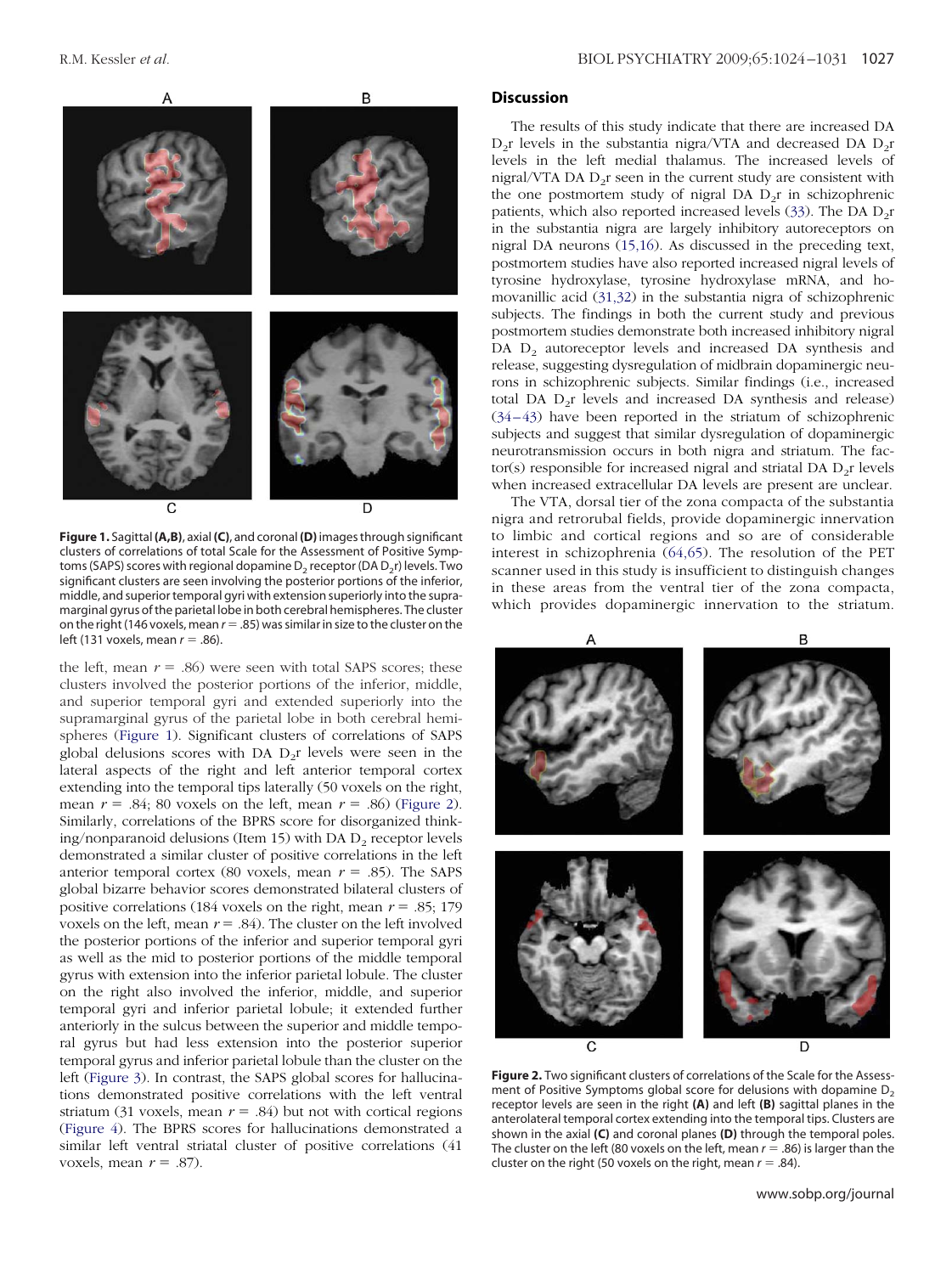<span id="page-4-0"></span>

**Figure 3.** Sagittal left **(A)** and right **(B)**, axial **(C)**, and coronal **(D)** images through significant clusters of correlations of Scale for the Assessment of Positive Symptoms (SAPS) global scores for bizarre behavior with regional dopamine  $D_2$  receptor (DA  $D_2$ r) levels. Two significant clusters of highly positive correlations (184 voxels on the right, mean  $r = .85$ ; 179 voxels on the left, mean  $r = .84$ ) involve the mid to posterior lateral aspects of the temporal lobes with extension into the inferior parietal lobule.

Although the PET scanner used in this study does not have sufficient resolution to provide complete quantitative recovery of DA D2r levels in the substantia nigra, published calculated estimates of quantitative recovery for the substantia nigra indicate that the 5–6-mm resolution of the scanner does allow substantial recovery of quantitation [\(66\)](#page-6-0). Consistent with these calculations are studies that indicate the ability of the scanner used to estimate SN DA D2r occupancies by a number of antipsychotic drugs as well as the changes in apparent SN DA D2r levels after DA release and DA depletion [\(49,57,59,67\)](#page-6-0). There has been one recent  $[$ <sup>123</sup>I]epidepride SPECT study that has reported decreased levels of midbrain uptake in schizophrenic subjects [\(68\)](#page-7-0). The low resolution of SPECT relative to the size of the substantia nigra does not allow separation of nigral DA  $D_2r$  from those in other structures. In addition, the lack of a scatter correction, the use of a ratio method with cerebellum as a reference region before the attainment of a transient equilibrium, and the variability in this ratio due to lipophilic metabolites of  $[1^{23}]$ epidepride in the cerebellum makes interpretation of these results difficult (69–71).

The results of this study confirm the previously reported finding of decreased left medial thalamic DA  $D_2$  receptor levels in schizophrenic subjects [\(24 –26\)](#page-5-0). An autoradiographic study of human thalamic DA  $D_2r$  has reported a heterogenous and nuclear specific distribution of DA  $D_2r$  with highest levels in the midline and intralaminar nuclei of the thalamus; levels in the dorsomedial nucleus were at least twofold lower than in the midline and intralaminar nuclei [\(72\)](#page-7-0). Whereas the dorsomedial nucleus accounts for most of the medial thalamic ROI, the midline and intralaminar nuclei are included in this ROI. Because a number of cognitive functions and behaviors that are impaired in schizophrenia are mediated by prefrontal cortical/basal ganglia/medial thalamic circuits [\(73\)](#page-7-0), a loss of DA  $D_2$ r in the dorsomedial nucleus of the thalamus might contribute to these impairments. The thalamic intralaminar nuclei project to frontal cortex, striatum, and limbic regions, providing feedback from the thalamus to these regions [\(74,75\)](#page-7-0); this feedback is affected by DA  $D<sub>2</sub>r$  in these nuclei providing an additional site for modulation of prefrontal cortical/basal ganglia/medial thalamic circuit function. The apparent reduction in medial thalamic  $DA$   $D_2r$  levels might reflect loss of medial thalamic neurons expressing DA  $D_2r$ consistent with imaging and postmortem studies reporting decreased medial thalamic volume and neuronal numbers [\(55,76 –](#page-6-0) [79\)](#page-6-0), a loss of autoreceptors on medial thalamic dopaminergic projections, or an increase in thalamic DA release [\(80\)](#page-7-0). However, increases in thalamic DA release are unlikely to cause the decrease in apparent left medial thalamic DA  $D<sub>2</sub>$  receptor levels, as d-amphetamine administration produces only a 3% decline in medial thalamic [18F]fallypride binding potentials in humans [\(57\)](#page-6-0).

The current results suggest that different positive symptoms are mediated by  $DA D_2r$  in different regions. Scores for delusions and bizarre behavior are positively correlated with anterior temporal/temporal tip and lateral temporal/inferior parietal cortical DA  $D_2r$ , respectively, whereas hallucinations are positively correlated with left ventral striatal but not cortical DA  $D_2r$ . Consistent with these correlations are cerebral blood flow studies in schizophrenic subjects that found positive correlations of left ventral striatal and left temporal tip blood flow in schizophrenic subjects with a reality distortion factor principally related to hallucinations and delusions [\(81\)](#page-7-0). A comprehensive review of neurophathological lesions producing schizophrenic symptoms reported an association of striatal lesions with auditory hallucinations, whereas left temporal lobe lesions were associated with delusions [\(82\)](#page-7-0). The differences in regional correlations for hallucinations and delusions raise the possibility that hallucinations and delusions might be differentially affected by antipsychotic drugs that produce preferential occupancy of temporal cortical versus striatal DA  $D_2r$  [\(60,67,83,84\)](#page-6-0). The lack of significant clusters of correlations with negative symptoms suggests that these symptoms might not be mediated by  $DA$   $D_{2}r$  neurotransmission.

The positive correlations of positive symptoms with cortical DA  $D_2$ r levels are similar to a recent  $[$ <sup>123</sup>I]epidepride SPECT study that reported a positive correlation of positive symptoms with frontal cortical DA D2r levels in male subjects but not female subjects [\(27\)](#page-6-0). In subjects with bipolar disorder psychosis has been correlated with increased striatal DA  $D_2r$  [\(85\)](#page-7-0) consistent



**Figure 4.** A significant cluster of correlations (31 voxels, mean  $r = .84$ ) of the Scale for the Assessment of Positive Symptoms (SAPS) global score for hallucinations with dopamine  $D_2$  receptor (DA  $D_2$ r) levels is seen in the left ventral striatum in the coronal **(A)** and axial **(B)** planes. No other significant clusters of correlations were seen.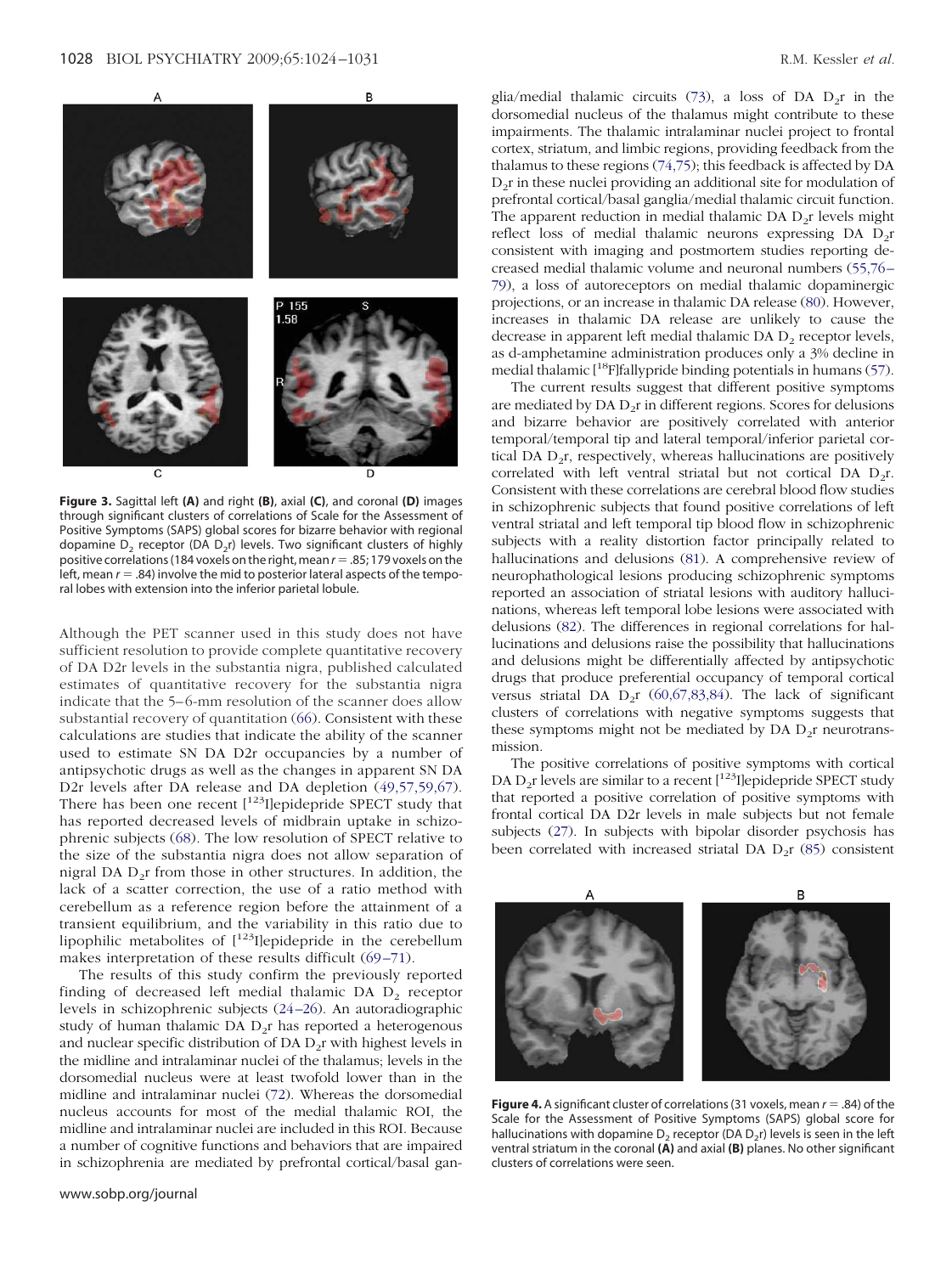<span id="page-5-0"></span>with the results of the current study. Although previous studies (23–26) have reported negative correlations of medial, lateral, and/or total thalamic DA  $D<sub>2</sub>$  receptor levels with positive symptoms as measured by the BPRS or with the Positive and Negative Syndrome Scale general psychopathological scores, no significant correlations of symptom scores with medial thalamic ROIs were seen.

There are a number of potential limitations in this study. These include the small number of subjects studied and the fact that 7 of the 11 subjects studied had received previous neuroleptic treatment. Although the number of schizophrenic subjects examined in the current study is similar to other PET studies of extrastriatal DA  $D_2r$ , which have studied 7 to 15 subjects, a larger cohort might provide more reliable estimates of DA  $D_2$ r levels in schizophrenia (22–26). The largest study of extrastriatal DA  $D_2r$ in unmedicated schizophrenic patients, a SPECT study of 25 subjects, did not evaluate the regions found to be abnormal in the current study [\(27\)](#page-6-0). Because increased, decreased, and unchanged levels of DA  $D_2r$  are seen in the current study, it is unlikely that the increased levels seen reflect receptor upregulation due to previous therapy or the decreased levels reflect residual antipsychotic drug effects. Although subjects were not carefully matched for smoking status, it is unlikely that the current results were affected by smoking status, because extrastriatal DA  $D_2r$  levels are not affected by smoking status [\(86\)](#page-7-0). Although female subjects were not carefully matched for menstrual status, one study of the effect of menstrual status on DA  $D_2r$ levels in humans [\(87\)](#page-7-0) found no statistically significant effect, whereas a second, older study [\(88\)](#page-7-0) reported a small effect, but no statistical significance was reported; the effect, if any, is small. Finally, extracellular DA levels might be altered in schizophrenia and affect the apparent levels of DA  $D_2r$ , because [<sup>18</sup>F]fallypride has been shown to be sensitive to extracellular DA levels [\(49,57\)](#page-6-0).

In conclusion, the results of this study demonstrate increased substantia nigra and decreased left medial thalamic DA  $D_2r$  levels in off-medication schizophrenic subjects. Positive correlations of positive symptoms with temporal cortical and left ventral striatal DA  $D_2r$  levels were found. The increased substantia nigra DA  $D_2r$ levels are consistent with the hypothesized nigral dysfunction in schizophrenia. The positive correlations of hallucinations with ventral striatal DA D<sub>2</sub>r levels and delusions and bizarre behavior with temporal cortical receptor levels provides additional evidence for the role of DA  $D_2r$  mediated neurotransmission in these key psychotic symptoms and suggests that these symptoms might be mediated by DA  $D_2r$  in different brain regions.

*This study was supported by National Institutes of Health Grants RO1MH60890 and R21MH68757 and by grants from the Ritter Foundation, Mr. and Mrs. Edward Hintz, and Mr. and Mrs. Robert Peterson.*

*Dr. Kessler has investigator-initiated research support from Janssen and consults with and is a shareholder in PharmorRx. Dr. Herbert Meltzer has been a consultant to and received grants from Abbot, ACADIA, ARYx, BioLine Rx, Bristol Myers Squibb, Cephalon, Eli Lilly, Janssen, Litmus Molecular Design, Memory, Minster, and Pfizer. Dr Meltzer has been a consultant to Astellas, Glaxo Smith Kline, Lundbeck, Merck, Otsuka, Roche, and Solvay and has received grants from Dainippon Sumitomo, Sepreacor, and SK Pharma. Drs. Woodward, Riccardi, Dawant, and Zald; Mr. Ansari; Mr. Li; and Ms. Anderson have no biomedical financial interests or potential conflicts of interest.*

- 1. Davis KL, Kahn RS, Ko G, Davidson M (1991): Dopamine in schizophrenia: A review and reconceptualization. *Am J Psychiatr* 148:1474 –1486.
- 2. Weinberger DR, Egan MF, Bertolino A, Callicott JH, Mattay VS, Lipska BK, *et al.* (2001): Prefrontal neurons and the genetics of schizophrenia. *Biol Psychiatry* 50:825– 844.
- 3. Daniel DG, Weinberger DR, Jones DW, Zigun JR, Coppola R, Handel S, *et al.* (1991): The effect of amphetamine on regional cerebral blood flow during cognitive activation in schizophrenia. *Neurosci* 11:1907– 1917.
- 4. Lewis DA, Gonzlaex-Burgos G (2008): Neuroplasticity of neocortical circuits in schizophrenia. *Neuropsychopharmacology* 33:141–165.
- 5. Bilder RM, Reiter G, Bates J, Lencz T, Szeszko P, Goldman RS, *et al.* (2006): Cognitive development in schizophrenia: Follow-back from the first episode. *J Clin Exp Neuropsychol* 28:270 –282.
- 6. Lewis DA, Hashimoto T, Volk DW (2005): Cortical inhibitory neurons and schizophrenia. *Neuroscience* 6:312–324.
- 7. Sesack SR, Pickel VM (1992): Prefrontal cortical efferents in the rat synapse on unlabeled neuronal targets of catecholamine terminals in the nucleus accumbens septi and on dopamine neurons in the ventral tegmental area. *J Comp Neurol* 8:320:145–160.
- 8. Deutch AY (1992): The regulation of subcortical dopamine systems by the prefrontal cortex: Interactions of central dopamine systems and the pathogenesis of schizophrenia. *J Neural Transm Suppl* 36:61– 89.
- 9. Taber MT, Das S, Fibiger HC (1995): Cortical regulation of subcortical dopamine release: mediation via the ventral tegmental area. *J Neurochem* 65:1407–1410.
- 10. Harden DG, King D, Finlay JM, Grace AA (1998): Depletion of dopamine in the prefrontal cortex decreases the basal electrophysiological activity of mesolimbic dopamine neurons. *Brain Res* 794:96 –102.
- 11. Laruelle M, Abi-Dargham A, van Dyck CH, Gil R, D'Souza CD, Erdos J, *et al.* (1996): Single photon emission computerized tomography imaging of amphetamine-induced dopamine release in drug-free schizophrenic subjects. *Proc Natl Acad SciUSA* 93:9235–9240.
- 12. Sesack SR, Carr DB (2002): Selective prefrontal cortex inputs to dopamine cells: Implications for schizophrenia. *Physiol Behav* 77:513–517.
- 13. Khan ZU, Gutiérrez A, Martín R, Peňafiel A, Rivera A, DeLa Calle A (1998): Differential regional and cellular distribution of dopamine D2- like receptors: An immunocytochemical study of subtype- specific antibodies in rat and human brain. *J Comp Neurol* 402:353–371.
- 14. Tseng KY, O'Donnell P (2004): Dopamine-glutamate interactions controlling prefrontal cortical pyrmidal cell excitability involve multiple signaling mechanisms. 24:5131–5139.
- 15. Sesack SR, Aoki C, Pickel VM (1994): Ultrastructural localization of D2 receptor- like immunoreactivity in midbrain dopamine neurons and their striatal targets. *J Neurosci* 14:88 –106.
- 16. Cragg SJ, Greenfield SA (1997): Differential autoreceptor control of somatodendritic and axon terminal dopamine release in substantia nigra, ventral tegmental area, and striatum. *J Neurosci* 17:5738 –5746.
- 17. Wolf ME, Roth RH (1990): Autoreceptor regulation of dopamine synthesis. 604:323–343.
- 18. Akil M, Edgar CL, Pierri JN,Whitehead RE, Edgar CL, Mohila C, *et al.*(1999): Lamina-specific alterations in the dopamine innervation of the prefrontal cortex in schizophrenic subjects. *Am J Psychiatry* 156:1580 –1589.
- 19. Akil M, Edgar CL, Pierri JN, Casali Sherry, Lewis DA (2000): Decreased density of tyrosine hydroxylase—immunoreactive axons in the enthorhinal cortex of schizophrenic subjects. *Biol Psychiatry* 47:361–370.
- 20. Benes FM, Todtenkopf MS (1999): Effect of age and neuroleptics on tyrosine hydroxylase- IR in sector CA2 of schizophrenic brain. *Neuroreport* 10:3527–3530.
- 21. Wyatt RJ, Karoum F, Casanova MF (1995): Decreased DOPAC in the anterior cingulate cortex of individuals with schizophrenia. *Biol Psychiatry* 38:4 –12.
- 22. Suhara T, Yoshiro O, Fumihiko Y, Sudo Y, Inoue M, Ichimiya T, *et al.* (2002): Decreased dopamine  $D<sub>2</sub>$  receptor binding in the anterior cingulate cortex in schizophrenia. *Arch Gen Psychiatry* 59:25–30
- 23. Tuppurainen H, Kuikka J, viinamäki H, Husso-Saastamoinen M, Bergstrom K, Tiihonen J (2003): Extrastriatal dopamine D 2/3 receptor density and distribution in drug-naive schizophrenic patients. *Mol Psychiatry* 8:453– 455.
- 24. Talvik M, Nordström AL, Olsson H, Halldin C, Farde L (2003): Decreased thalamic  $D_2/D_3$  receptor binding in drug-naïve patients with schizophrenia: A PET study with [11C] FLB 457. *Intl J Neuropsychopharm* 6:361– 170.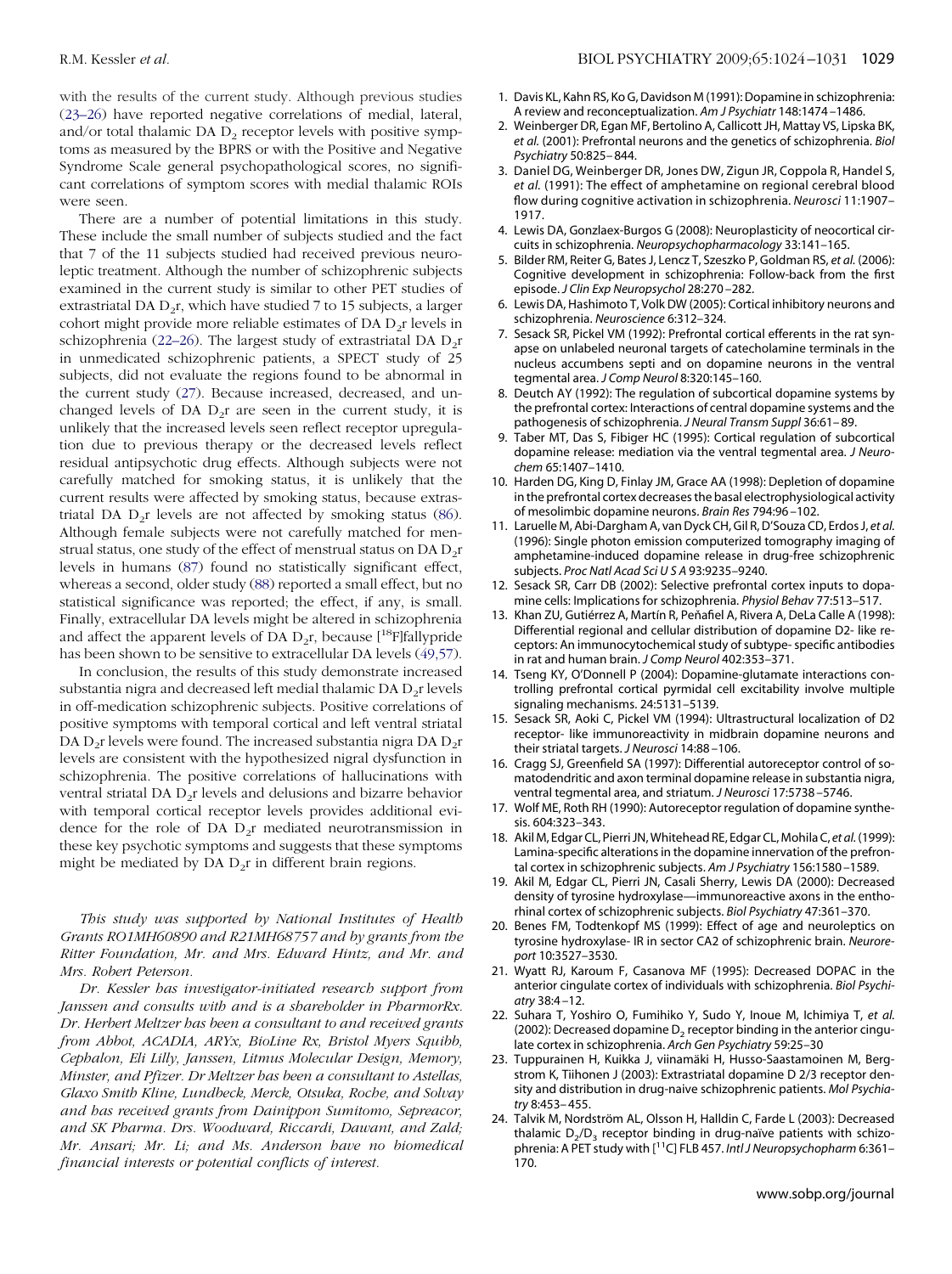- <span id="page-6-0"></span>25. Yasuno F, Suhara T, Okubo Y, Sudo Y, Inoue M, Ichimiya T, *et al.* (2004): Low dopamine  $D<sub>2</sub>$  receptor binding in subregions of the thalamus in schizophrenia. *Am J Psychiatry* 161:1016 –1022.
- 26. Buchsbaum MS, Christian BT, Lehrer DS, Narayanan TK, Shi B, Mantil J, *et al.* (2006): D2/D3 dopamine receptor binding with [F-18] fallypride in thalamus and cortex of patients with schizophrenia. *Schizophr Res* 85:232–244.
- 27. Glenthoj BY, Mackeprang T, Svarer C, Rasmussen H, Pinborg LH, Friberg L, et al. (2006): Frontal dopamine D<sub>2/3</sub> receptor binding in drug-naïve first-episode schizophrenic patients correlates with positive psychotic symptoms and gender. *Biol Psychiatry* 60:621– 629.
- 28. Abi-Dargham A, Mawlawi O, Lombardo I, Gil R, Martinez D, Huang Y, *et al.* (2002): Prefrontal dopamine D1 receptors and working memory in schizophrenia. *J Neurosci* 22:3708 –3719.
- 29. Okubo Y, Suhara T, Kobayashi K, Inoue O, Terasaki O, Someya Y, *et al.* (1997): Decreased prefrontal dopamine D1 receptors in Schizophrenia revealed by PET. *Nature* 385:634 – 636.
- 30. Karlsson P, Farde L, Halldin C, Sedvall G (2002): PET study of D(1) dopamine receptor binding in neuroleptic-naive patients with schizophrenia. *Am J Psychiatry* 159:761–767.
- 31. Toru M, Watanabe S, Shibuya H, Nishikawa T, Noda K, Mitsushio H, *et al.* (1988): Neurotransmitters, receptors and neuropeptides in post-mortem brains of chronic schizophrenic patients. *Acta Psychiatr Scand* 78: 121–137.
- 32. Mueller HT, Haroutunian V, Davis KL, Meador-Woodruff JH (2004): Expression of the ionotropic glutamate receptor subunits and NMDA receptor-associated intracellular proteins in the substantia nigra in schizophrenia. *Brain Res Mol Brain Res* 121:60 – 69.
- 33. Owen R, Owen F, Poulter M, Crow T (1984): Dopamine  $D_2$  receptors in substantia nigra in schizophrenia. *Brain Res* 299:152–154.
- 34. Laruelle M, Abi-Dargham A, Gil R, Kegeles L, Innis R (1999): Increased dopamine transmission in schizophrenia: Relationship to illness phases. *Biol Psychiatry* 46:56 –72.
- 35. Breier A, SU TP, Saunders R, Carson RE, Kolachana BS, Bartolomeis A, *et al.* (1997): Schizophrenia is associated with elevated amphetamine- induced synaptic dopamine concentrations. *Proc Nat Acad Sci U S A* 94:2569 –2574.
- 36. Abi-Dargham A, Rodenhiser J, Printz D, Zea-Ponce Y, Gil R, Kegeles LS, *et al.* (2000): Increased baseline occupancy of  $D_2$  receptors by dopamine in schizophrenia. *Proc Natl Acad SciUSA* 97:8104 – 8109.
- 37. Bird ED, Spokes EGS, Iversen LL (1979): Increased dopamine concentration in limbic areas of brain from limbic areas of brain from patients dying with schizophrenia. *Brain* 102:347–360.
- 38. Mackay AV, Iversen LL, Rossor M, Spokes E, Bird E, Arregui A, *et al.* (1982): Increased brain dopamine and dopamine receptors in schizophrenia. *Arch Gen Psychiatry* 39:991–996.
- 39. Reith J, Benkelfat C, Sherwin A, Yasuhara Y, Kuwabara H, Andermann F, *et al.* (1994): Elevated dopa decarboxylase activity in living brain of patients with psychosis. *Proc Natl Acad SciUSA* 91:11651–11654.
- 40. Hietala J, Syvälahti E, Vuorio K, Räkköläinen V, Bergman J, Haaparanta M, *et al.* (1995): Presynaptic dopamine function in striatum of neurolepticnaïve schizophrenic patients. *Lancet* 346:1130 –1131.
- 41. Elkashef AM, Doudet D, Bryant T, Cohen RM, Li SH, Wyatt RJ (2000): 6-<sup>18</sup>F-DOPA PET study in patients with schizophrenia. *Psychiatry Res* 100:1–11
- 42. Seeman P, Ulpian C, Bergeron C, Riederer P, Jellinger K, Gabriel E, *et al.* (1984): Bimodal Distribution of dopamine receptor densities in brains of schizophrenics. *Science* 225:728 –731.
- 43. Seeman P, Bzowej NH, Guan HC, Bergeron C, Reynolds GP, Bird ED, *et al.* (1987): Human brain D1 and D2 dopamine receptors in schizophrenia, Alzheimer's, Parkinson's, and Huntington's diseases. *Neuropsychopharmacology* 1:5–15.
- 44. Farde L, Wiesel F-A, Elander SS, Halldin C, Nordstrom A-L (1990): D<sub>2</sub>dopamine receptors in neuroleptic-naïve schizophrenic patients. *Arch Gen Psychiatry* 47:213–219.
- 45. Hietala J, Syvälahtti E, Vuorio K, Någren K, Lehikoinen P, Ruotsalainen U, *et al.* (1994): Striatal D2 dopamine receptor characteristics in neuroleptic-naïve schizophrenic patients studied with positron emission tomography. *Arch Gen Psychiatry* 51:116 –123.
- 46. Wong DF, Wagner HN Jr, Tune LE, Dannals RF, Pearlson GD, Links JM, *et al.* (1986): Positron emission tomography reveals elevated D2 dopamine receptors in drug-naïve schizophrenics. *Science* 234:155– 163.
- 47. Kessler RM, Mason NS, Jones C, Ansari MS, Manning RF, Price RR (2000): [<sup>18</sup>F] N-allyl-5-fluoropropylepidepride (fallypride): radiation dosimetry, quantification of striatal and extrastriatal dopamine receptors in man. *NeuroImage* 11(6):S32.
- 48. Mukherjee J, Christian BT, Dunigan KA, Shi B, Narayanan TK, Satter M, et al. (2002): Brain images of <sup>18</sup>F- fallypride in normal volunteers: blood analysis, distribution, test-retest studies, and preliminary assessment of sensitivity to aging effects on dopamine D-2/D-3 receptors. *Synapse* 46:170 –188.
- 49. Riccardi P, Baldwin R, Salomon R, Anderson S, Ansari MS, Li R, *et al.* (2008): Estimation of baseline dopamine  $D_2$  receptor occupancy in striatum and extrastriatal regions in humans with positron emission tomography with [18F] fallypride. *Biol Psychiatry* 63:241–244.
- 50. Andreasen NC, Endicott J, Spitzer RL, Winokur G (1977): The family history method using diagnostic criteria. Reliability and validity. *Arch Gen Psychiatry* 34:1229 –1235.
- 51. First MB, Spitzer RI, Gibbon M, Williams JBW (1996): *Structured Clinical Interview for Axis I DSM- IV Disorders—Patient Edition (with psychotic Screen) (SCID-I/P) (Version 2.0)*. New York: Biometrics Research Department, New York State Psychiatric Institute.
- 52. Maes F, Collognon A, Vandermuele D, Marchal G, Suetens P (1997): Multimodality image registration by maximization of mutual information. *IEEE Trans Med Imaging* 16:187–198.
- 53. Wells WM, Viola P, Atsumi H, Nakajima S, Kikinis R (1996): Multimodal volume registration by maximization of mutual information. *Med Img Anal* 1:35–51.
- 54. Mawlawi O, Martinez D, Slifstein M, Broft A, Chatterjee R, Hwang DR, *et al.* (2001): Imaging human mesolimbic dopamine transmission with positron emission tomography: I. Accuracy and precision of D (2) receptor parameter measurements in ventral striatum. *J Cereb Blood Flow Metab* 21:1034 –1057.
- 55. Byne W, Buchsbaum MS, Hazlett EA, Kemether E, Shinwari A, Mitropoulou V, Siever LJ (2001): Magnetic resonance imaging of the thalamic mediodorsal nucxleus and pulvinar in schizophrenia and schizotypal personality disorder. *Arch Gen Psychiatry* 58:133–140.
- 56. Schaltenbrand G, Wahren W (1977): *Atlas for Stereotaxy of the Human Brain*. Chicago: Yearbook Medical Publisher.
- 57. Riccardi P, Li R, Ansari MS, Zald D, Park S, Dawant B, *et al.* (2006): Amphetamine induced displacement of  $[18F]$  fallypride in striatum and extrastriatal regions in humans. *Neuropsychopharmacology* 31:1016 –1026.
- 58. Lammertsma AA, Bench CJ, Hume SP, Osman S, Gunn K, Brooks DJ, *et al.* (1996): Comparison of methods of analysis of clinical  $[$ <sup>11</sup>C] raclopride studies. *J Cereb Blood Flow Metab* 16:42–52.
- 59. Kessler RM, Ansari MS, Riccardi P, Li R, Jayathilake K, Dawant B, Meltzer H (2005): Occupancy of striatal and extrastriatal DA D2/3 receptors by olanzapine and haloperidol. *Neuropsychopharmacology* 30:2283–2289.
- 60. Grunder G, Landvogt C, Vernaleken, Buchholz H-G, Ondracek J, Siessmeier 2006): The striatal and extrastriatal D2/3 receptor binding profile of clozapine in patients with schizophrenia. *Neuropsychopharmacology* 31:1027–1035.
- 61. Siessmeier T, Zhou Y, Buchholz HG, Landvogt C, Vernaleken I, Piel M, *et al.* (2005): Parametric mapping of binding in human brain of D2 receptor ligands of different affinities. *J Nucl Med* 46:964 –972.
- 62. Rohde GK, Aldroubi A, Dawant BM (2003): The adaptive bases algorithm for intensity-based nonridge image registration. *IEEE Trans Med Imaging* 22:1470 –1479.
- 63. Forman SD, Cohen JD, Fitzgerald M, Eddy WF, Mintun MA, Noll DC (1995): Improved assessment of significant activation in functional magnetic resonance imaging (fMRI): Use of a cluster-size threshold. *Magn Reson Med* 33:636 – 647
- 64. Swanson LW (1982): The projections of the ventral tegmental area and adjacent regions: A combined fluorescent retrograde tracer and immunofluorescence study in the rat. *Brain Res Bull* 9:321–53.
- 65. Williams SM, Goldman-Rakic PS (1998): Widespread origin of the primates mesofrontal dopamine system. *Cereb Cortex* 8:321–345.
- 66. Kessler RM, Ellis JR Jr, Eden M (1984): Analysis of emission tomographic scan data: Limitations imposed by resolution and background.*J Comput Assist Tomogr* 8:514 –522.
- 67. Kessler RM, Ansari MS, Riccardi P, Li R, Jayathilake K, Dawant B, Meltzer Hy (2006): Occupancy of striatal and extrastriatal dopamine D2 receptors by clozapine and quetiapine. *Neuropsychopharmacology* 31:1991–2001.